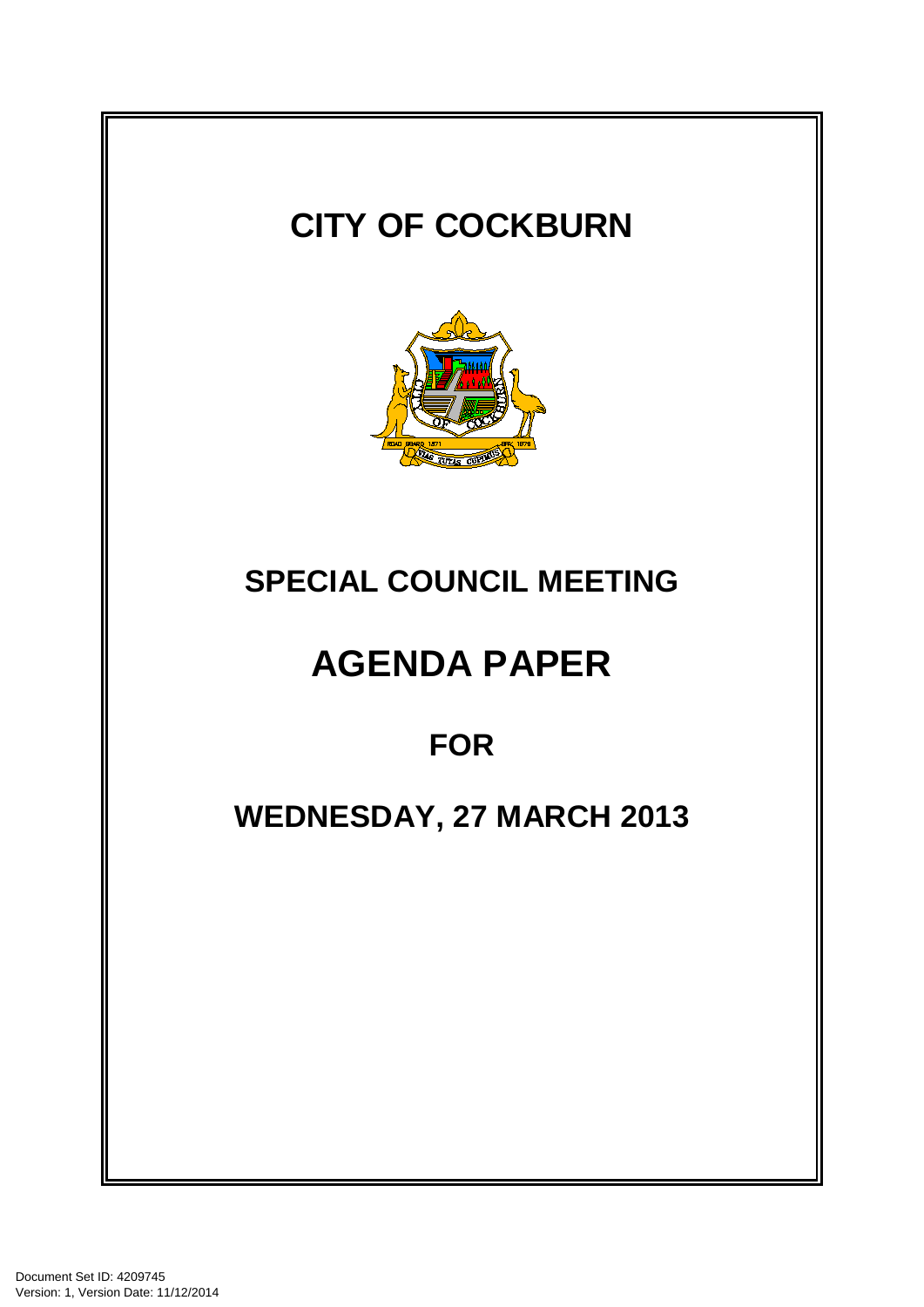# **CITY OF COCKBURN**

## **SUMMARY OF AGENDA TO BE PRESENTED TO THE SPECIAL COUNCIL MEETING TO BE HELD ON WEDNESDAY, 27 MARCH 2013 AT 6:00 PM**

## **Page**

 $=$ 

| 1.             |                                                                                                                       |  |
|----------------|-----------------------------------------------------------------------------------------------------------------------|--|
| 2.             | APPOINTMENT OF PRESIDING MEMBER (IF REQUIRED)  1                                                                      |  |
| 3.             | DISCLAIMER (TO BE READ ALOUD BY PRESIDING MEMBER) 1                                                                   |  |
| 4.             | ACKNOWLEDGEMENT OF RECEIPT OF WRITTEN DECLARATIONS OF<br>FINANCIAL INTERESTS AND CONFLICT OF INTEREST (BY PRESIDING   |  |
| 5.             |                                                                                                                       |  |
| 6.             |                                                                                                                       |  |
| 7 <sub>1</sub> | DECLARATION BY COUNCILLORS WHO HAVE NOT GIVEN DUE<br>CONSIDERATION TO MATTERS CONTAINED IN THE BUSINESS  1            |  |
| 8              |                                                                                                                       |  |
| 9.             |                                                                                                                       |  |
|                | (SCM 27/3/2013) - MINUTES OF THE AUDIT AND STRATEGIC<br>9.1<br>FINANCE COMMITTEE MEETING - 21 MARCH 2013 (026/007) (S |  |
| 10.            | (SCM 27/3/2013) - RESOLUTION OF COMPLIANCE (SECTION 3.18(3),                                                          |  |
| 11.            |                                                                                                                       |  |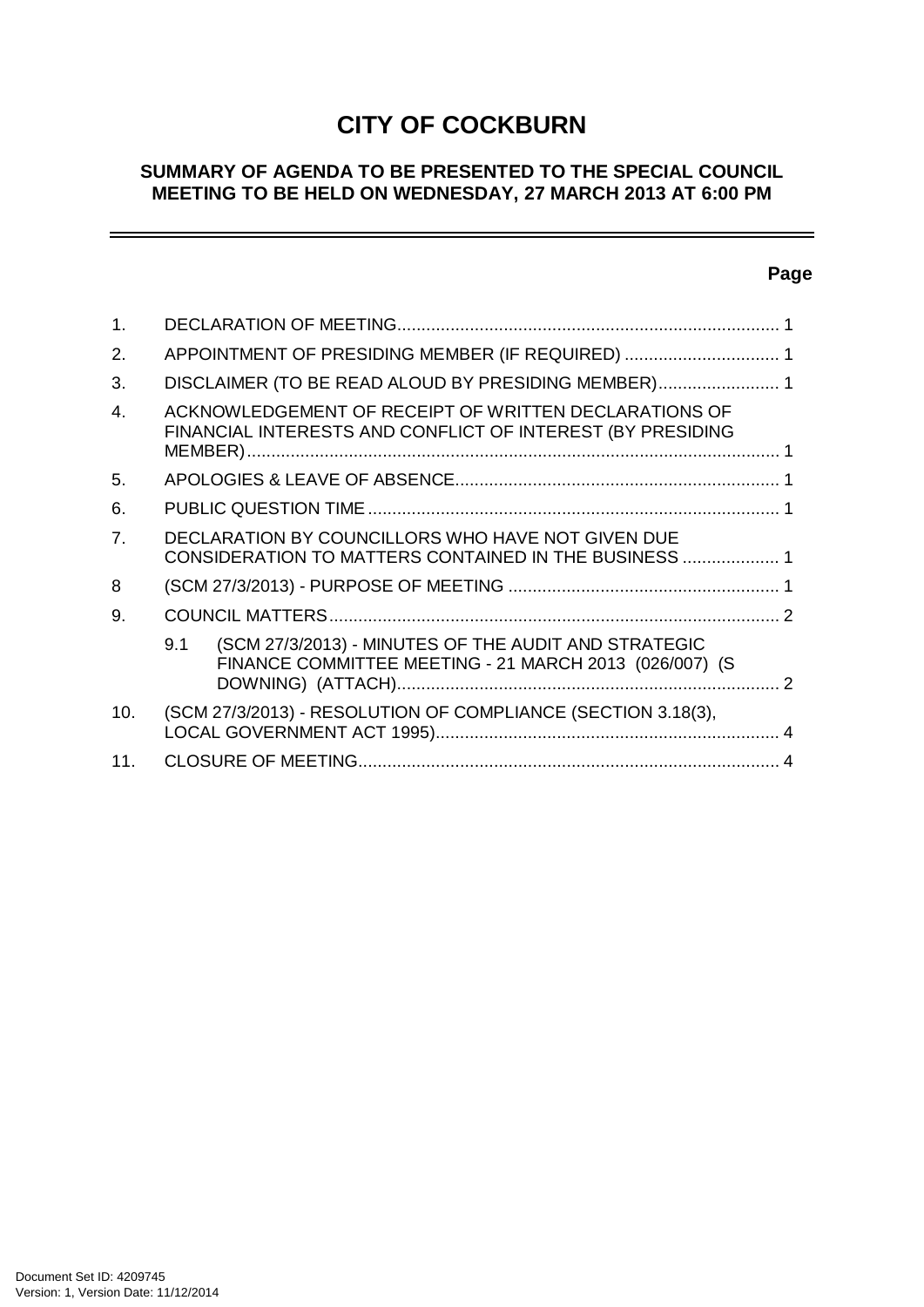## **CITY OF COCKBURN**

## **AGENDA TO BE PRESENTED TO THE SPECIAL COUNCIL MEETING TO BE HELD ON WEDNESDAY, 27 MARCH 2013 AT 6:00 PM**

## **1. DECLARATION OF MEETING**

## **2. APPOINTMENT OF PRESIDING MEMBER (If required)**

## **3. DISCLAIMER (To be read aloud by Presiding Member)**

Members of the public, who attend Council Meetings, should not act immediately on anything they hear at the Meetings, without first seeking clarification of Council's position. Persons are advised to wait for written advice from the Council prior to taking action on any matter that they may have before Council.

## **4. ACKNOWLEDGEMENT OF RECEIPT OF WRITTEN DECLARATIONS OF FINANCIAL INTERESTS AND CONFLICT OF INTEREST (by Presiding Member)**

- **5. APOLOGIES & LEAVE OF ABSENCE**
- **6. PUBLIC QUESTION TIME**

#### **7. DECLARATION BY COUNCILLORS WHO HAVE NOT GIVEN DUE CONSIDERATION TO MATTERS CONTAINED IN THE BUSINESS**

## **8 (SCM 27/3/2013) - PURPOSE OF MEETING**

The purpose of the meeting is to adopt the Minutes of the Audit and Strategic Finance Committee Meeting held on Thursday, 21 March 2013.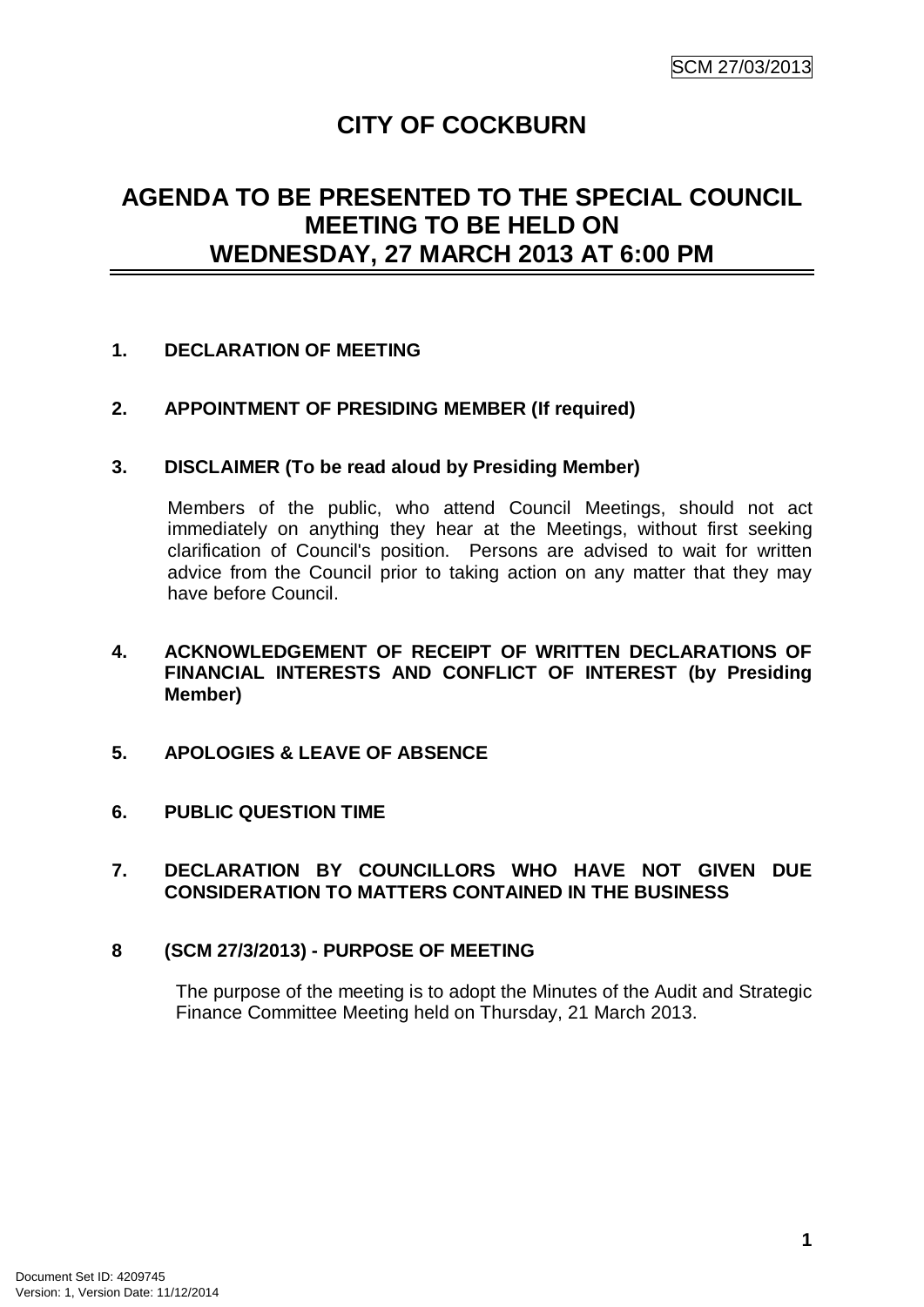## **9. COUNCIL MATTERS**

## **9.1 (SCM 27/3/2013) - MINUTES OF THE AUDIT AND STRATEGIC FINANCE COMMITTEE MEETING - 21 MARCH 2013 (026/007) (S DOWNING) (ATTACH)**

#### **RECOMMENDATION**

That receive the Minutes of the Audit and Strategic Finance Committee Meeting held on 21 March 2013, and adopt the recommendations contained therein.

## **TO BE CARRIED BY AN ABSOLUTE MAJORITY OF COUNCIL**

## **COUNCIL DECISION**

## **Background**

A meeting of the Audit and Strategic Finance Committee was conducted on 21 March 2013.

## **Submission**

N/A

## **Report**

The Audit and Strategic Finance Committee received and considered the following items:

- 1. Local Government Statutory Compliance Audit Return 2012 The annual Compliance Audit Return is to be presented to, and reviewed by a meeting of the Audit and Strategic Finance Committee in accordance with Regulation 14(3A) of the Local Government (Audit) Regulations 1996 and the result of that review be reported to a meeting of Council for adoption.
- 2. Proposed Amendments to Audit and Strategic Finance Committee Terms of Reference In February 2013, following recent amendments to reduce the Compliance Audit Return, the Local Government (Audit) Amendment Regulations 2013 will now extend the current role of local government Audit Committees to encompass a review of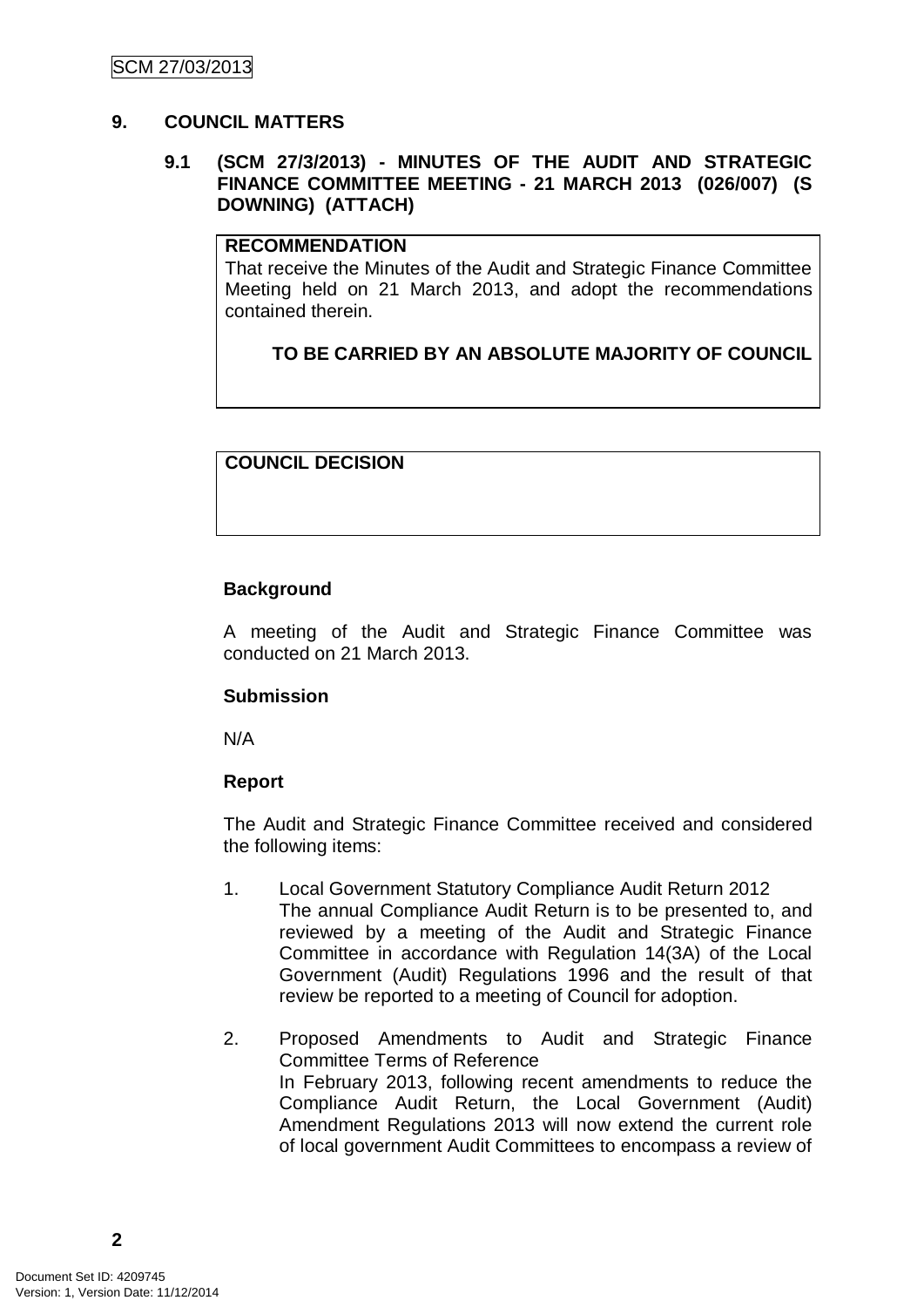areas such as risk management, internal control and legislative compliance. These amendments are contained the Minutes.

- 3. Internal Audit Report Procurement Project 1 – Procurement was one of the 2012/13 Projects endorsed by the Audit and Strategic Finance Committee at its July 2012 meeting. This has now been completed and contained within the Minutes of the Committee Meeting.
- 4. Enterprise Risk Management Policy and Guidelines The principle objective of Risk Management is to establish a systematic approach to control risk and the subsequent impacts on the business. The Policy and Guidelines have been developed to provide a systematic overview of the risks faced by the organisation.

## **Strategic Plan/Policy Implications**

## **Leading & Listening**

- A responsive, accountable and sustainable organisation.
- Manage our financial and infrastructure assets to provide a sustainable future.
- A culture of risk management and compliance with relevant legislation, policy and guidelines

## **Budget/Financial Implications**

As contained in the Minutes.

## **Legal Implications**

As contained in the Minutes.

## **Community Consultation**

N/A

## **Attachment(s)**

Minutes of the Audit and Strategic Finance Committee Meeting – 21 March 2013.

## **Advice to Proponent(s)/Submissioners**

N/A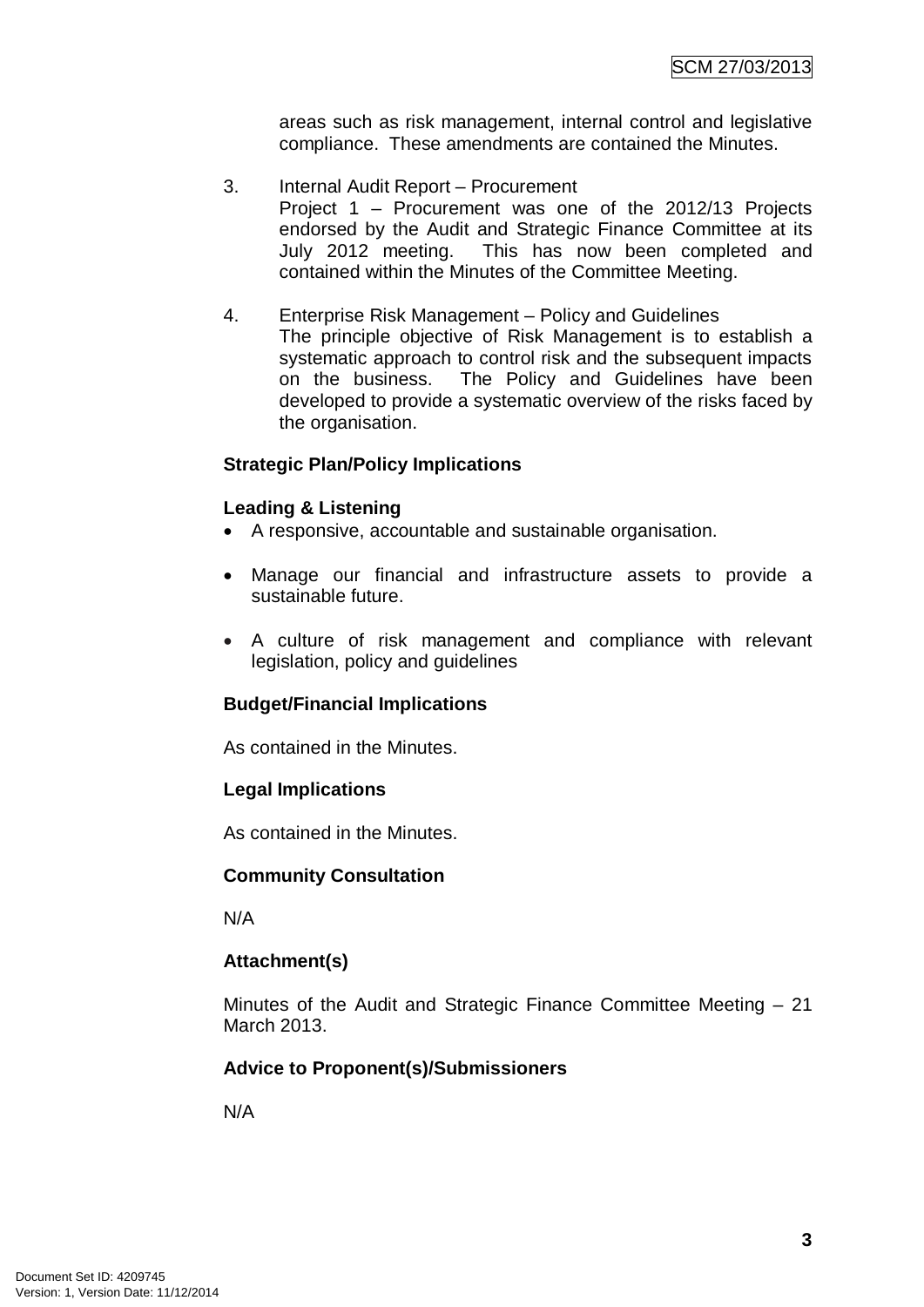## **Implications of Section 3.18(3) Local Government Act, 1995**

Nil.

## **10. (SCM 27/3/2013) - RESOLUTION OF COMPLIANCE (SECTION 3.18(3), LOCAL GOVERNMENT ACT 1995)**

## **RECOMMENDATION**

That Council is satisfied that resolutions carried at this Meeting and applicable to items concerning Council provided services and facilities, are:-

- (1) integrated and co-ordinated, so far as practicable, with any provided by the Commonwealth, the State or any public body;
- (2) not duplicated, to an extent Council considers inappropriate, services or facilities as provided by the Commonwealth, the State or any other body or person, whether public or private; and
- (3) managed efficiently and effectively.

## **COUNCIL DECISION**

## **11. CLOSURE OF MEETING**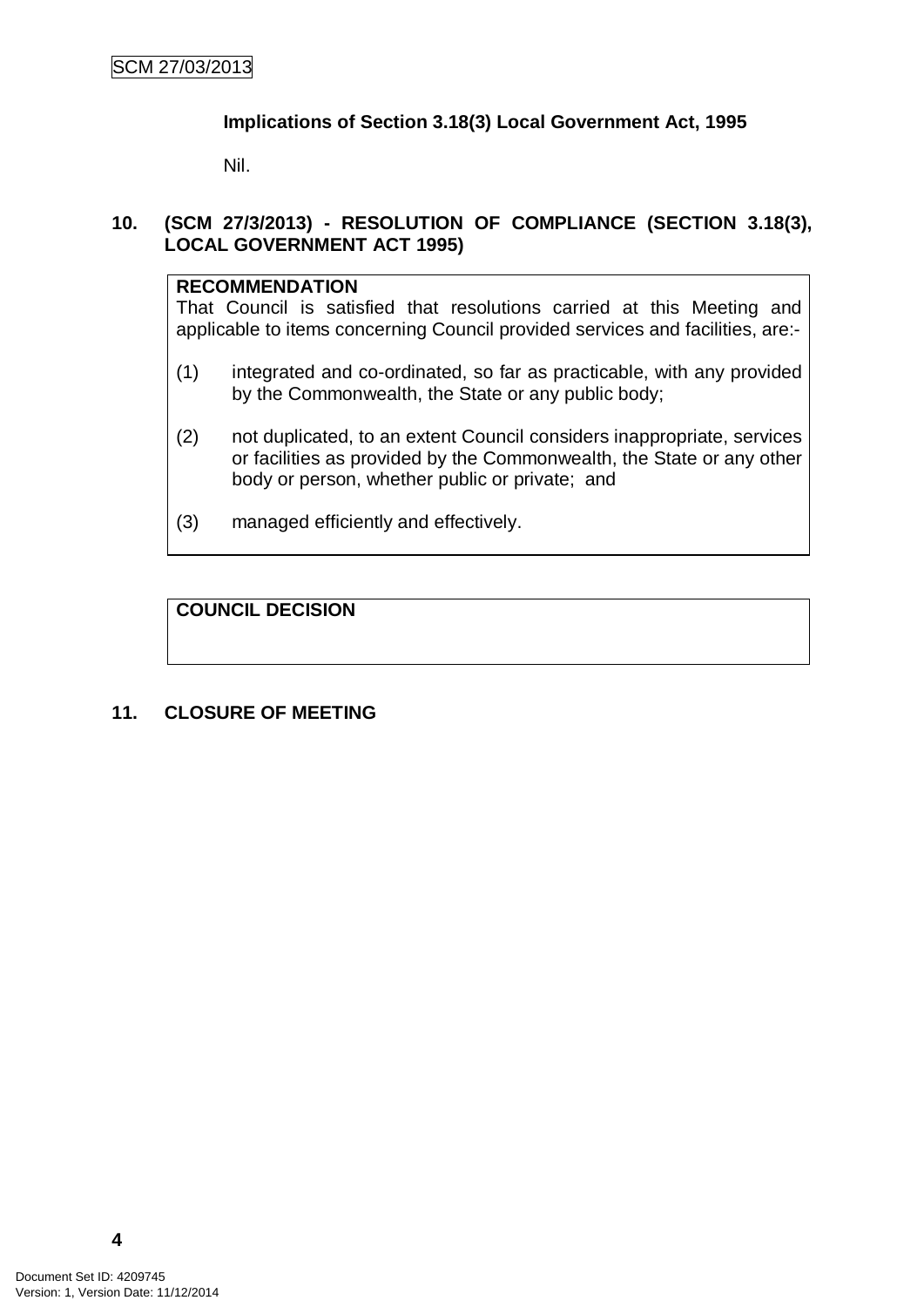# **CITY OF COCKBURN**

## **SUMMARY OF MINUTES OF AUDIT & STRATEGIC FINANCE COMMITTEE MEETING HELD ON THURSDAY, 21 MARCH 2013 AT 6:00 PM**

## **Page**

 $\overline{\phantom{0}}$ 

| $\mathbf{1}$ . |                                                     |                                                                                                                                                           |  |  |
|----------------|-----------------------------------------------------|-----------------------------------------------------------------------------------------------------------------------------------------------------------|--|--|
| 2.             | APPOINTMENT OF PRESIDING MEMBER (IF REQUIRED)  1    |                                                                                                                                                           |  |  |
| 3.             | ACKNOWLEDGEMENT OF RECEIPT OF WRITTEN DECLARATION 1 |                                                                                                                                                           |  |  |
| 4              | (ASFC 21/03/2013) - APOLOGIES & LEAVE OF ABSENCE  1 |                                                                                                                                                           |  |  |
| 5.             |                                                     |                                                                                                                                                           |  |  |
| 6.             |                                                     |                                                                                                                                                           |  |  |
| 7.             |                                                     |                                                                                                                                                           |  |  |
|                | 7.1                                                 | (MINUTE NO 115) (ASFC 21/03/2013) - MINUTES OF AUDIT AND<br>STRATEGIC FINANCE COMMITTEE MEETING - 25/10/2012  2                                           |  |  |
| 8.             |                                                     | BUSINESS LEFT OVER FROM THE PREVIOUS MEETING (IF                                                                                                          |  |  |
| 9.             |                                                     | DECLARATION OF COUNCILLORS WHO HAVE NOT GIVEN DUE<br>CONSIDERATION TO MATTERS IN THE BUSINESS PAPER  2                                                    |  |  |
| 10.            |                                                     |                                                                                                                                                           |  |  |
|                | 10.1                                                | (MINUTE NO 116) (ASFC 21/03/2013) - LOCAL GOVERNMENT<br>STATUTORY COMPLIANCE AUDIT RETURN 2012 (CC/L/002) (J                                              |  |  |
|                | 10.2                                                | (MINUTE NO 117) (ASFC 21/03/2013) - PROPOSED<br>AMENDMENTS TO AUDIT & STRATEGIC FINANCE COMMITTEE<br>TERMS OF REFERENCE (026/007) (S DOWNING) (ATTACH)  4 |  |  |
|                | 10.3                                                | (MINUTE NO 118) (ASFC 21/03/2013) - INTERNAL AUDIT REPORT                                                                                                 |  |  |
|                | 10.4                                                | (MINUTE NO 119) (ASFC 21/03/2013) - ENTERPRISE RISK<br>MANAGEMENT - POLICY AND GUIDELINES (021/012) (M                                                    |  |  |
| 11.            |                                                     |                                                                                                                                                           |  |  |
| 12.            |                                                     | FINANCE & CORPORATE SERVICES DIVISION ISSUES 14                                                                                                           |  |  |
| 13.            |                                                     |                                                                                                                                                           |  |  |
| 14.            |                                                     |                                                                                                                                                           |  |  |
| 15.            |                                                     |                                                                                                                                                           |  |  |
| 16.            | MOTIONS OF WHICH PREVIOUS NOTICE HAS BEEN GIVEN 14  |                                                                                                                                                           |  |  |
| 17.            |                                                     | NOTICES OF MOTION GIVEN AT THE MEETING FOR CONSIDERATION                                                                                                  |  |  |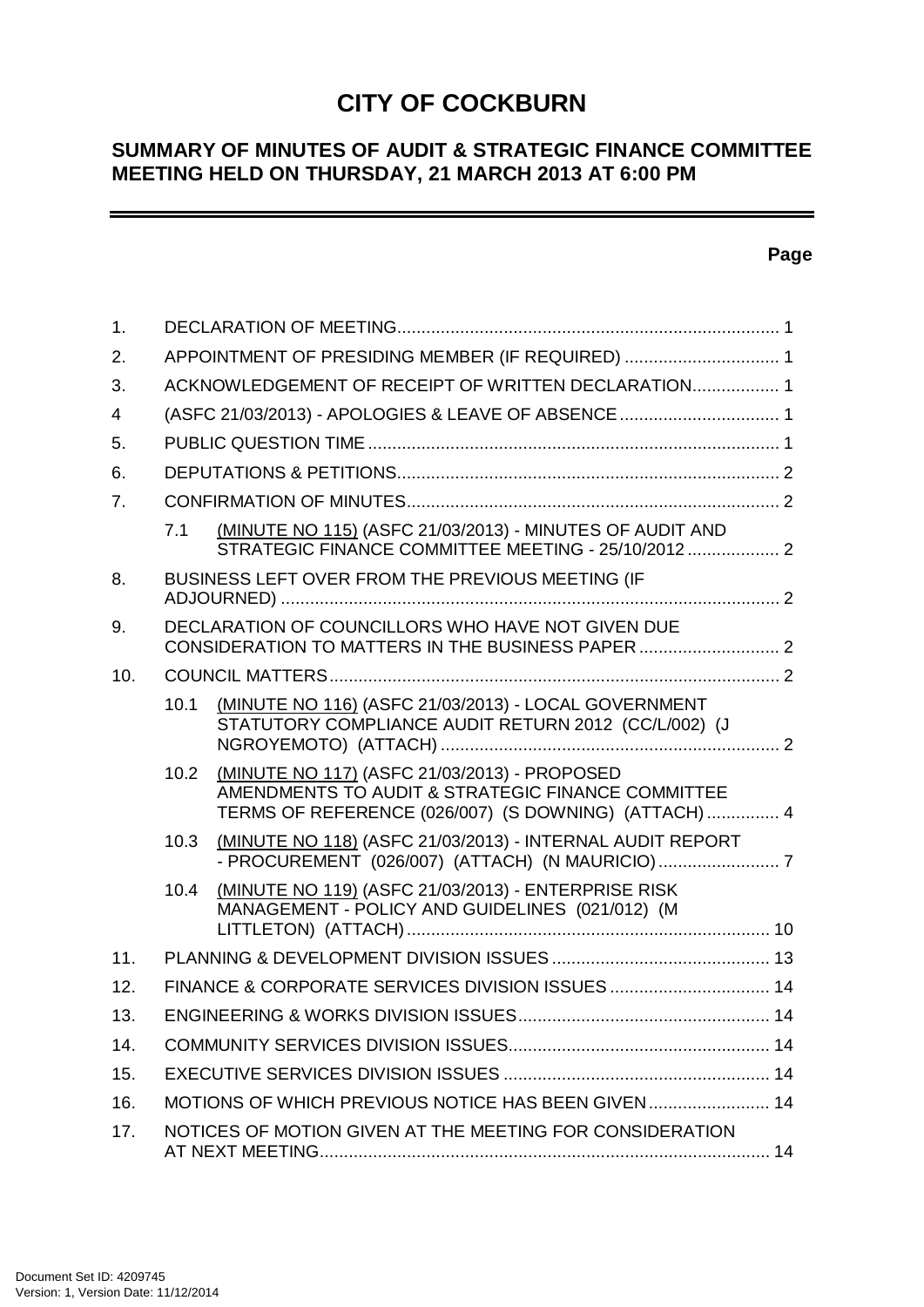## **Page**

| 18. NEW BUSINESS OF AN URGENT NATURE INTRODUCED BY DECISION  |  |
|--------------------------------------------------------------|--|
| 19. MATTERS TO BE NOTED FOR INVESTIGATION, WITHOUT DEBATE 14 |  |
|                                                              |  |
|                                                              |  |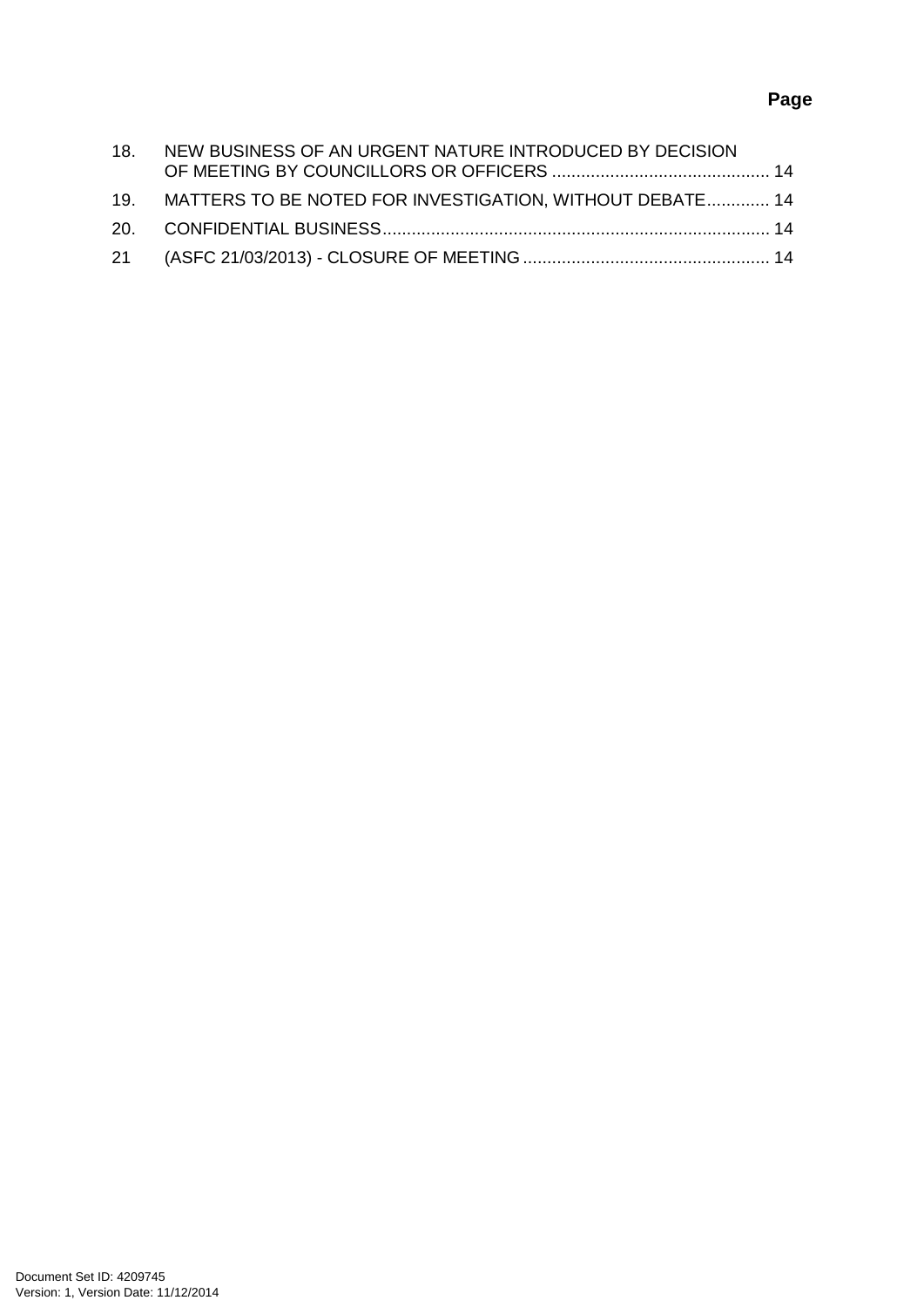## **CITY OF COCKBURN**

## **MINUTES OF AUDIT & STRATEGIC FINANCE COMMITTEE MEETING HELD ON THURSDAY, 21 MARCH 2013 AT 6:00 PM**

#### **PRESENT:**

## **ELECTED MEMBERS**

| $\overline{\phantom{0}}$ | <b>Councillor (Presiding Member)</b> |
|--------------------------|--------------------------------------|
| $\overline{\phantom{0}}$ | Mayor                                |
| $\blacksquare$           | Councillor                           |
| $\blacksquare$           | Councillor                           |
| $\blacksquare$           | Councillor                           |
|                          |                                      |

#### **IN ATTENDANCE**

| Mr S. Cain      | $\sim$ 100 $\mu$         | <b>Chief Executive Officer</b>            |
|-----------------|--------------------------|-------------------------------------------|
| Mr S. Downing   | $\sim 100$               | Director, Finance & Corporate Services    |
| Mr M. Littleton | $\sim$ 100 $\mu$         | Director, Engineering & Works             |
| Mrs B. Pinto    | $\overline{\phantom{a}}$ | PA to Directors – Fin. & Corp. Services & |
|                 |                          | Admin. & Comm. Services                   |

#### **1. DECLARATION OF MEETING**

The Presiding Member declared the meeting open at 6.02 pm.

#### **2. APPOINTMENT OF PRESIDING MEMBER (If required)**

Nil.

## **3. ACKNOWLEDGEMENT OF RECEIPT OF WRITTEN DECLARATION**

Nil

## **4 (ASFC 21/03/2013) - APOLOGIES & LEAVE OF ABSENCE**

| Deputy Mayor Kevin Allen | - | Apology |
|--------------------------|---|---------|
| Clr Yaz Mubarakai        | - | Apology |

## **5. PUBLIC QUESTION TIME**

Nil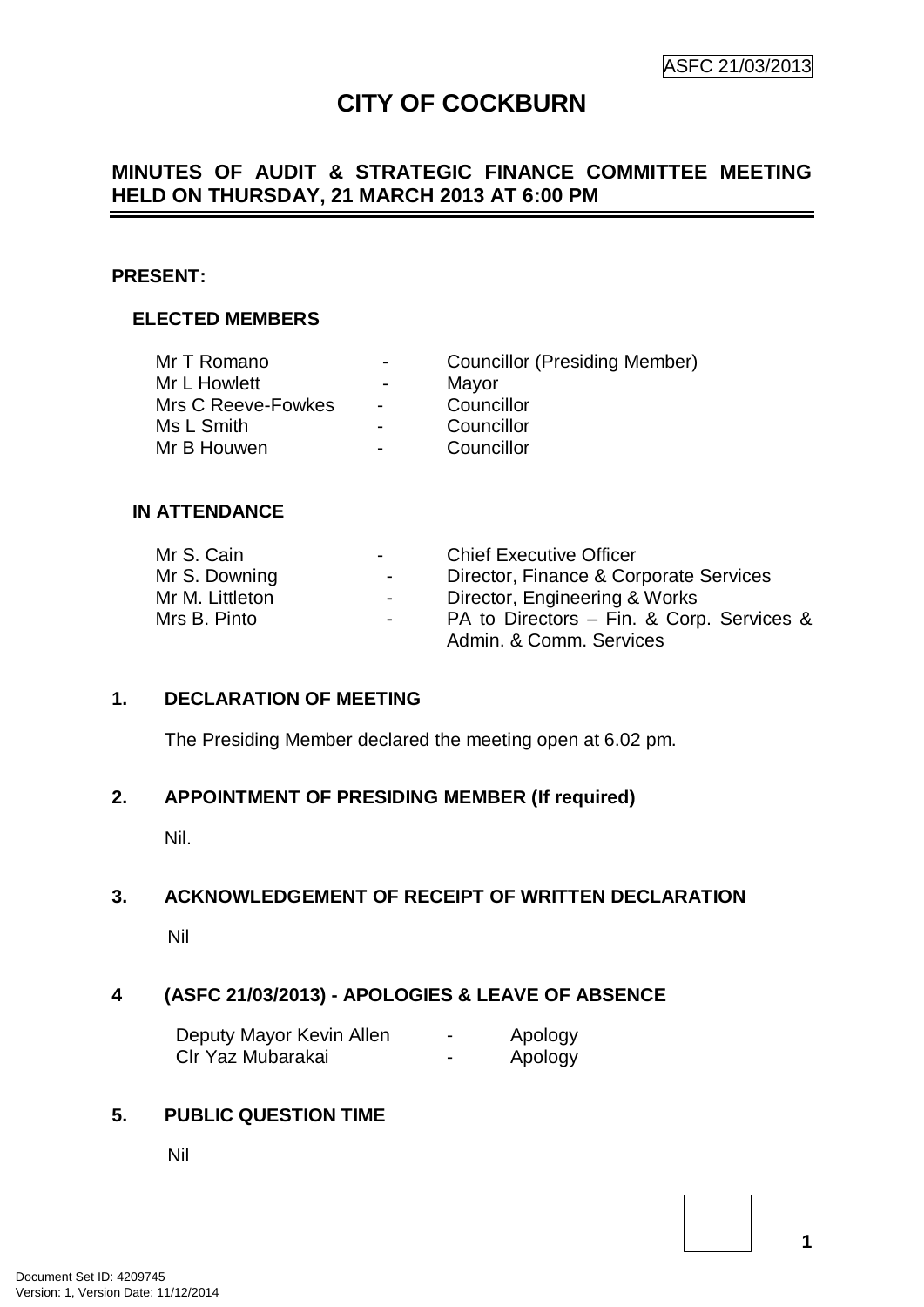## **6. DEPUTATIONS & PETITIONS**

Nil

## **7. CONFIRMATION OF MINUTES**

## **7.1 (MINUTE NO 115) (ASFC 21/03/2013) - MINUTES OF AUDIT AND STRATEGIC FINANCE COMMITTEE MEETING - 25/10/2012**

## **RECOMMENDATION**

That Council adopt the Minutes of the Audit and Strategic Finance Committee Meeting held on Thursday, 25 October 2012, as a true and accurate record.

## **COMMITTEE RECOMMENDATION**

MOVED Clr C Reeve-Fowkes SECONDED Mayor L Howlett that the recommendation be adopted.

**CARRIED 5/0**

## **8. BUSINESS LEFT OVER FROM THE PREVIOUS MEETING (IF ADJOURNED)**

Nil

## **9. DECLARATION OF COUNCILLORS WHO HAVE NOT GIVEN DUE CONSIDERATION TO MATTERS IN THE BUSINESS PAPER**

Nil

## **10. COUNCIL MATTERS**

**10.1 (MINUTE NO 116) (ASFC 21/03/2013) - LOCAL GOVERNMENT STATUTORY COMPLIANCE AUDIT RETURN 2012 (CC/L/002) (J NGROYEMOTO) (ATTACH)**

## **RECOMMENDATION**

That Council adopt the Local Government Compliance Audit Return for the period 1 January 2012 to 31 December 2012, as attached to the Agenda.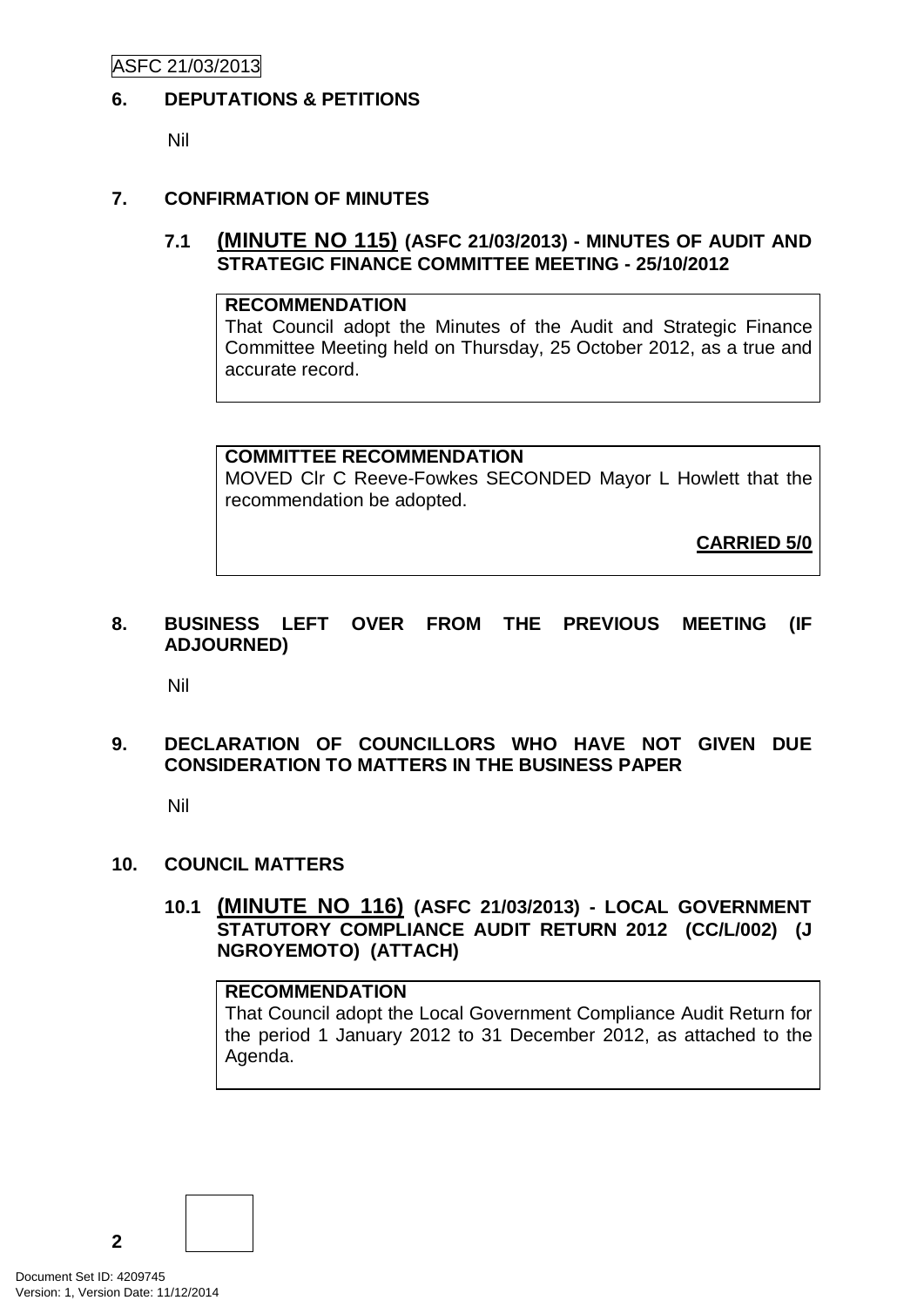## **COMMITTEE RECOMMENDATION**

MOVED Clr C Reeve-Fowkes SECONDED Mayor L Howlett that the recommendation be adopted.

## **CARRIED 5/0**

## **COUNCIL DECISION**

## **Background**

Since 2000, completion of the Local Government Compliance Audit Return has been mandatory for all local governments in this State in accordance with Regulations 14 and 15 of the *Local Government (Audit) Regulations 1996.*

#### **Submission**

N/A

## **Report**

The annual Compliance Audit Return is to be presented to, and reviewed by, a meeting of the Audit Committee in accordance with Regulation 14(3A) of the *Local Government (Audit) Regulations 1996* and the result of that review be reported to a meeting of Council for adoption.

Following adoption by Council, a certified copy of the Return, signed by the Mayor and Chief Executive Officer, along with a copy of the relevant section of the Council Minutes, is submitted to the Director General, Department of Local Government and Regional Development in accordance with Regulations 14 and 15 of the Local Government (Audit) Regulations 1996, by 31 March.

The Return indicates a conformity rating of 100% for the year.

## **Strategic Plan/Policy Implications**

## **Leading & Listening**

- A responsive, accountable and sustainable organisation.
- A culture of risk management and compliance with relevant legislation, policy and guidelines

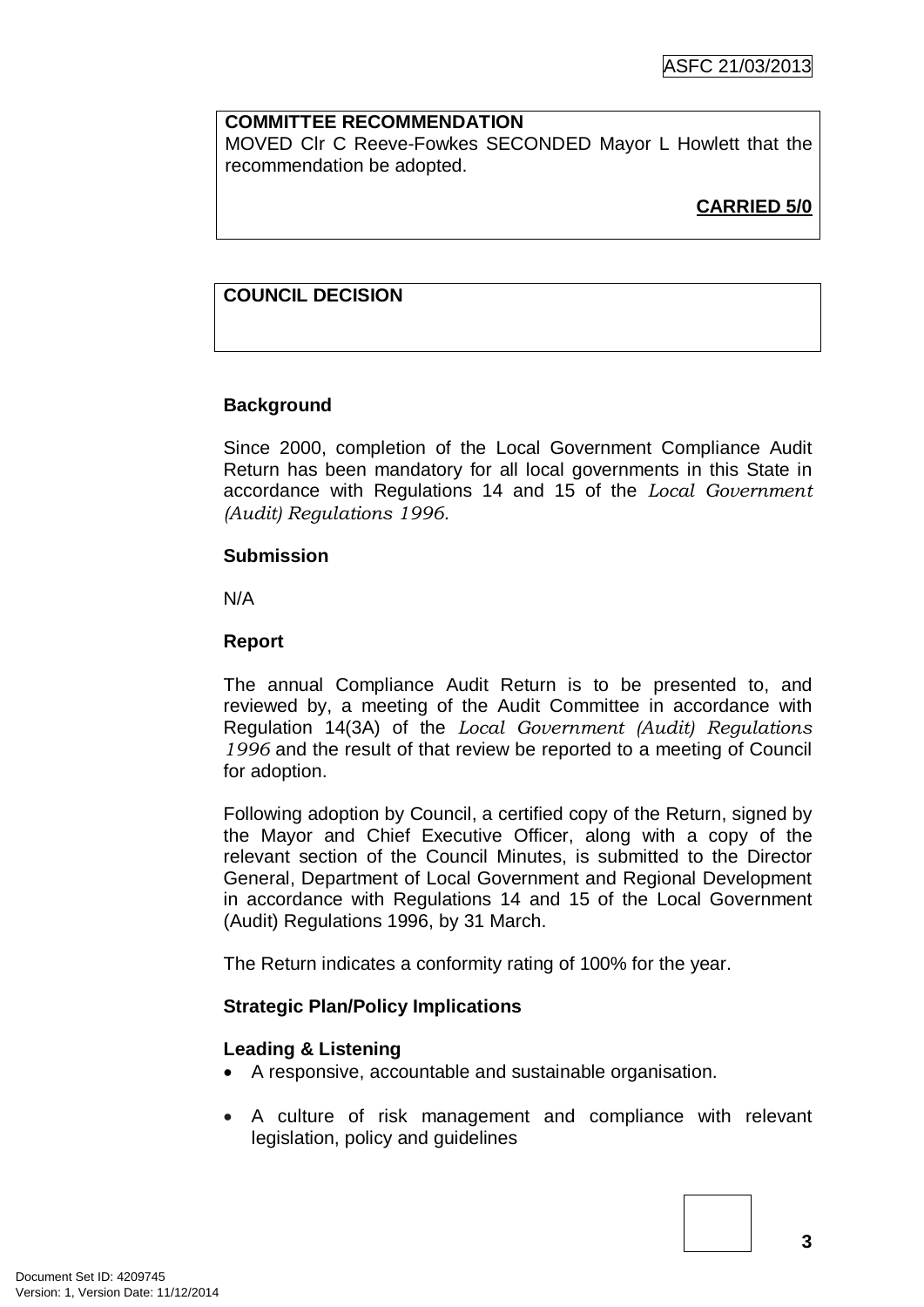## **Budget/Financial Implications**

N/A

## **Legal Implications**

Regulations 14 and 15 Local Government (Audit) Regulations 1996 refer.

## **Community Consultation**

N/A

## **Attachment(s)**

Compliance Audit Return – 2012.

## **Advice to Proponent(s)/Submissioners**

N/A

**Implications of Section 3.18(3) Local Government Act, 1995**

Nil.

## **10.2 (MINUTE NO 117) (ASFC 21/03/2013) - PROPOSED AMENDMENTS TO AUDIT & STRATEGIC FINANCE COMMITTEE TERMS OF REFERENCE (026/007) (S DOWNING) (ATTACH)**

## **RECOMMENDATION**

That Council adopt proposed amendments to the Terms of Reference of the Audit and Strategic Finance Committee, as shown in the attachment to the Agenda.

## **COMMITTEE RECOMMENDATION**

MOVED Clr L Smith SECONDED Clr C Reeve-Fowkes that the recommendation be adopted.

**CARRIED 5/0**

## **COUNCIL DECISION**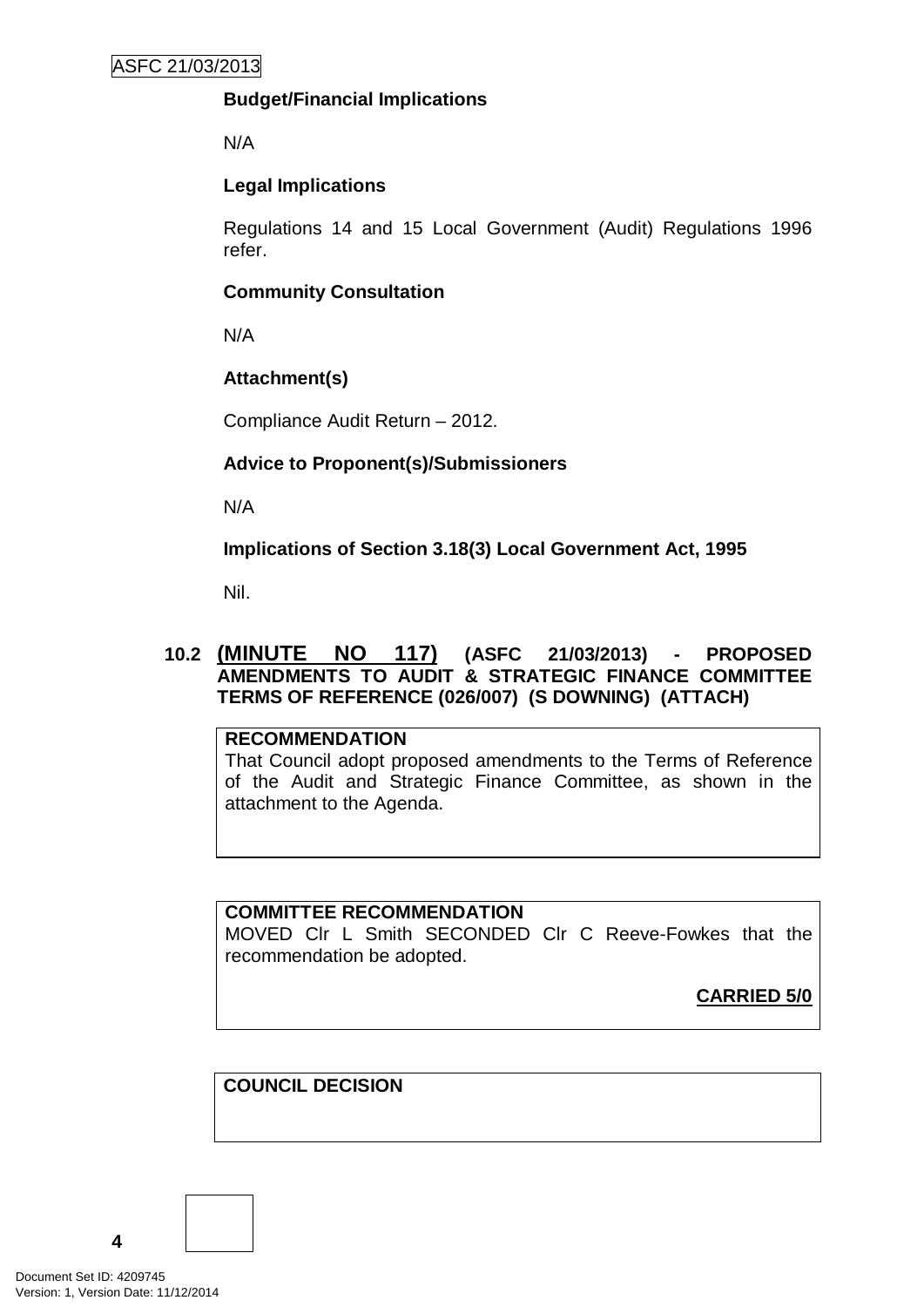## **Background**

In November 2009, Council amended its Terms of Reference, under which the Audit and Strategic Finance Committee was to operate and conduct business.

In February 2013, Local Government (Audit) Amendment Regulations 2013 (Expanded Role for Audit Committees) was gazetted following its passing by the Parliament and receiving royal assent.

Following recent amendments to reduce the Compliance Audit Return, the Local Government (Audit) Amendment Regulations 2013 will now extend the current role of local government Audit Committees to encompass a review of areas such as risk management, internal control and legislative compliance.

The transfer of responsibilities to local government Audit Committees will enable local governments to manage legislative compliance within their own timeframes, with increased transparency and involvement from Elected Members.

#### **Submission**

N/A

## **Report**

The current Terms of Reference under Regulation 17 of the Local Government (Audit) Amendment Regulations had the following role for Audit Committees:

The new regulations, gazetted in February 2013 are:

- *17. CEO to review certain systems and procedures*
	- *(1) The CEO is to review the appropriateness and effectiveness of a local government's systems and procedures in relation to —*

*(a) risk management; and (b) internal control; and (c) legislative compliance.*

- *(2) The review may relate to any or all of the matters referred to in Sub-regulation (1)(a), (b) and (c), but each of those matters is to be the subject of a review at least once every 2 calendar years.*
- *(3) The CEO is to report to the audit committee the results of that review.*

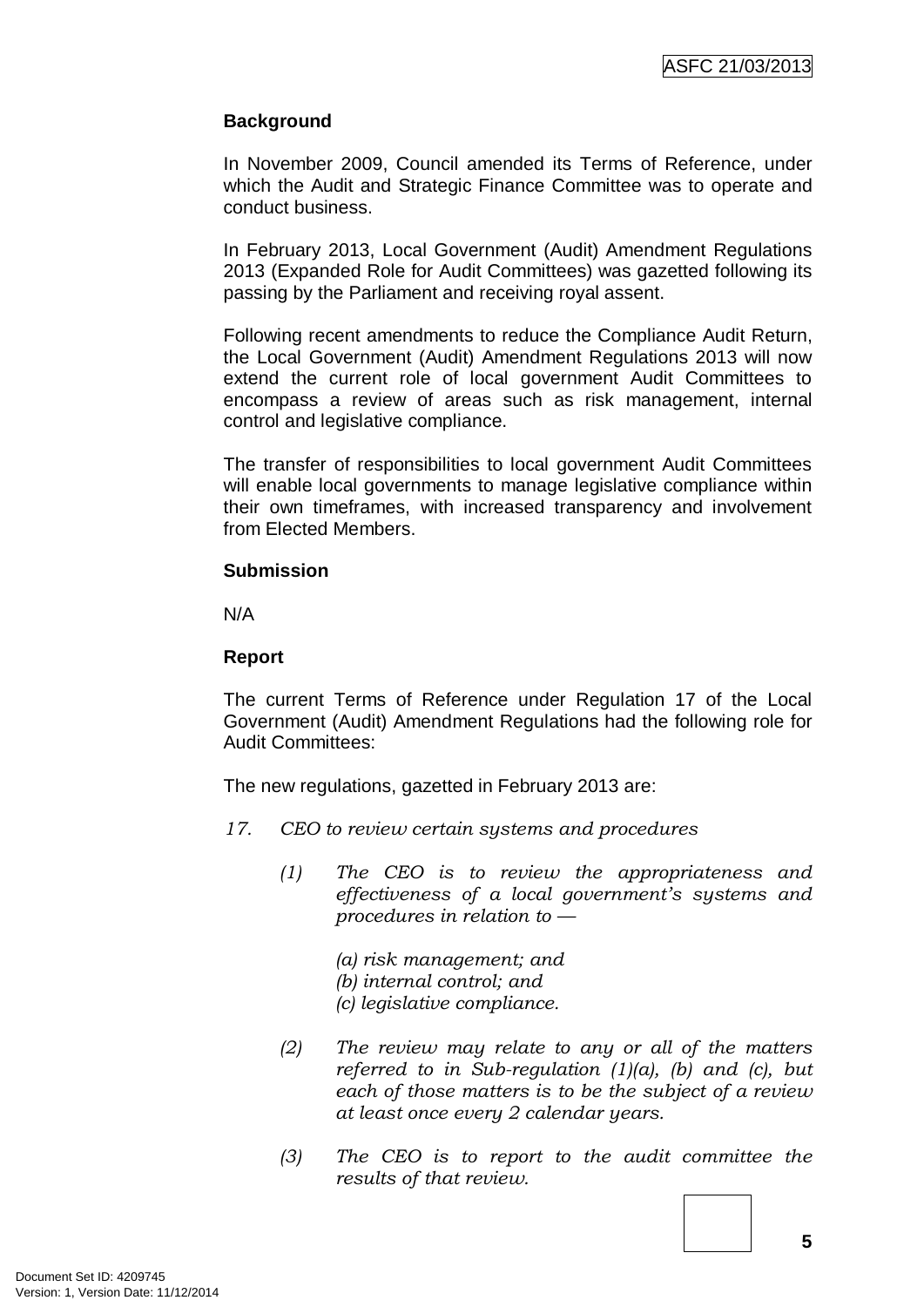The proposed amendments would now include Regulation 17 as an Objective with specific mention of the 1 (a), (b), (c) and the minimum reporting timeframe of at least two years in 17(2) of the amended Regulation.

As part of the Workforce Plan, a Risk Management Officer is to be employed by the City in 2012/13 and will co-ordinate the City's Risk Management Draft Policy and the response to Risk Management initiatives across the administration.

The Governance Co-ordinator will co-ordinate the legislative compliance required by the amended regulations.

Internal controls across the municipality will be co-ordinated by the Manager, Financial Services. Whilst internal controls has not been defined by the new regulation 17, the exposure is primarily to financial internal controls, however, internal controls do not stop with financial management. A review by all Managers at the Strategic Business Manager (SBMG) level will be undertaken and reported back to the Committee in due course.

The City does undertake a comprehensive internal audit program each three years in conjunction with the City's internal auditors, Deloittes. The City is in the second year of the current three year plan. As a matter of course, the City will meet with the internal auditors to review the current plan to determine if changes are required and a report will be presented to the next meeting of this Committee.

## **Strategic Plan/Policy Implications**

## **Leading & Listening**

• A responsive, accountable and sustainable organisation.

## **Budget/Financial Implications**

The cost of employing a Risk Management Officer has been factored into the adopted 2012/13 Municipal Budget. The impact of any amendment to the current internal audit plan will be reported to the next committee meeting.

## **Legal Implications**

Regulation 17 of the Local Government (Audit) Regulations 2013 as amended.

## **Community Consultation**

N/A

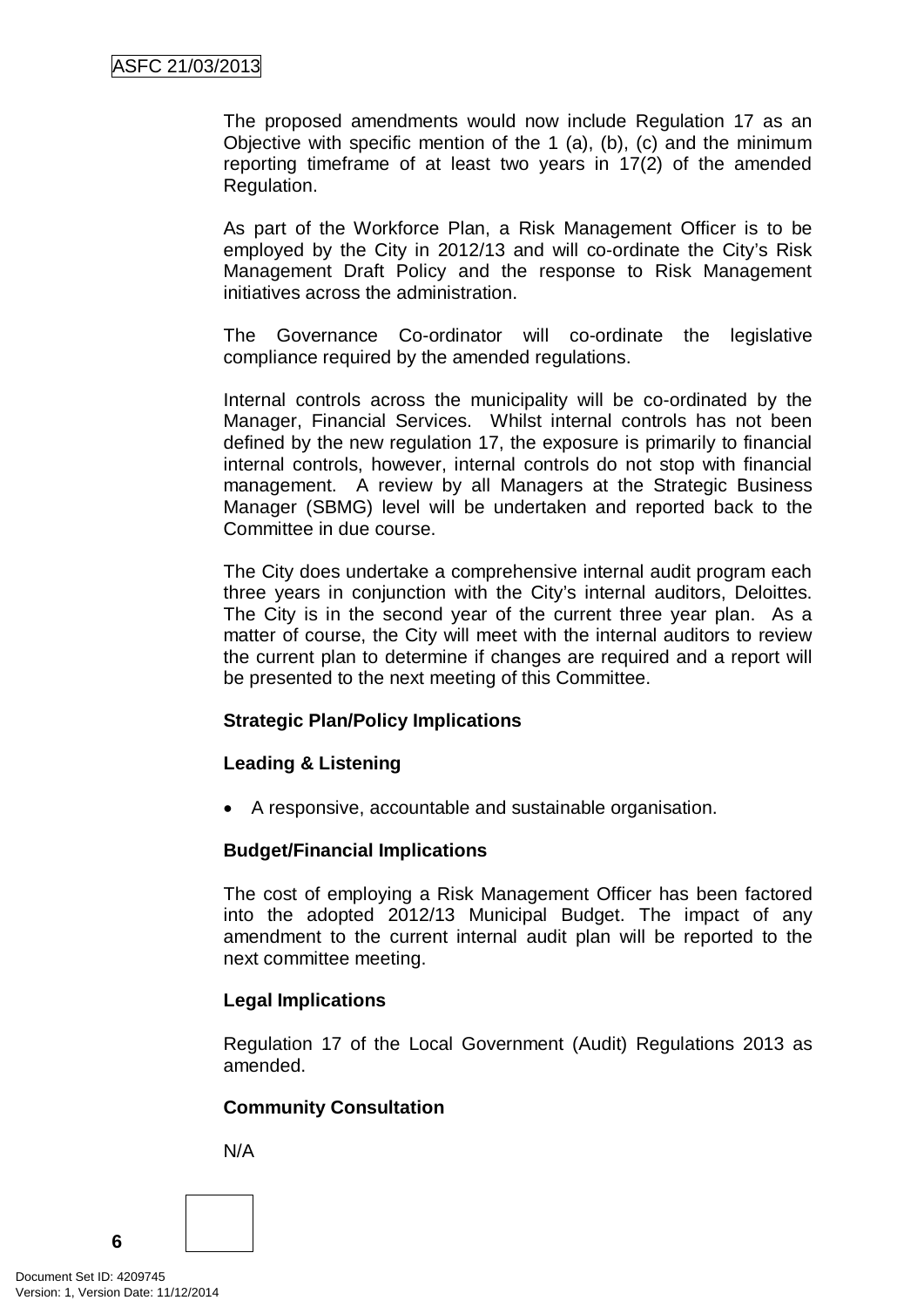## **Attachment(s)**

Proposed amended Terms of Reference of the Audit and Strategic Finance Committee.

## **Advice to Proponent(s)/Submissioners**

N/A

## **Implications of Section 3.18(3) Local Government Act, 1995**

Nil.

## **10.3 (MINUTE NO 118) (ASFC 21/03/2013) - INTERNAL AUDIT REPORT - PROCUREMENT (026/007) (ATTACH) (N MAURICIO)**

## **RECOMMENDATION**

That Council receive the Internal Audit Report on Procurement, as shown in the attachment to the Agenda.

## **COMMITTEE RECOMMENDATION**

MOVED Clr C Reeve-Fowkes SECONDED Clr B Houwen that the recommendation be adopted.

**CARRIED 5/0**

## **COUNCIL DECISION**

## **Background**

The Audit and Strategic Finance Committee endorsed the following projects for the 2012/13 internal audit plan at its July 2012 meeting:

- Project 1 Procurement and Supply Chain Management Process;
- Project 2 Audit delegated authorities (specifically the exercise of authorities);
- Project 3 Audit and assurance of financial processes in place at the FESA funded services; and
- Project 4 Audit compliance with new Building Act requirements and effectiveness of business processes.

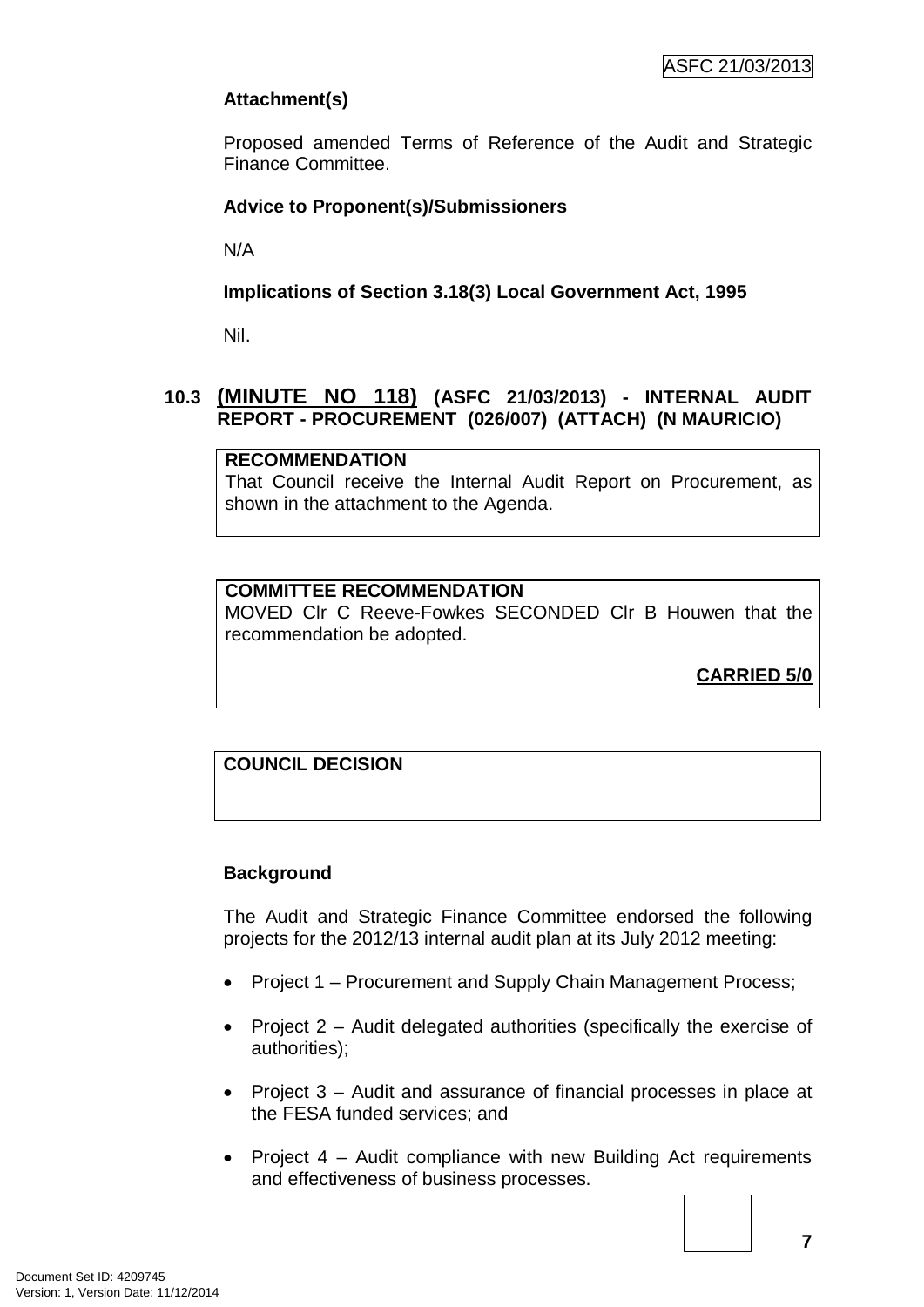The first and most significant of these projects (Procurement) has now been completed and is the subject of this report. Audit work on the second project (Delegated Authorities) is well advanced with the final report to be brought to the July Audit and Strategic Finance Committee meeting.

The two remaining projects are scheduled to commence in the second half of 2013, given the significance of the first two projects completed and limited resources and budget provisions.

#### **Submission**

N/A

## **Report**

A high priority was placed upon the audit of the City's procurement function, given the overall spend budget of around \$90M for the City. Recent adverse media coverage and heightened attention on local government procurement practices were also catalysts for this audit project. Previously, the fraud and risk review completed by the City last year identified the procurement function as a key priority for audit, given its high risk potential.

The Audit and Strategic Finance Committee's Terms of Reference were agreed to with the City's internal auditor (Deloitte) in October 2012, after which the audit assignment was completed over a several week period in November and December 2012. Draft audit findings were discussed and reviewed, before management responses were then finalised at the end of February 2013.

The key finding from the audit was the City's procurement objectives are being successfully achieved through a predominantly centralised procurement approach and no critical risk areas were identified.

The audit observed that the system of internal controls employed by Cockburn were typical for a City of our size and circumstances. It also acknowledged the continuing maturity of the function as evidenced by recently introduced improvements.

Several factors were highlighted as having a positive impact on the procurement function, these being:

- Experienced Procurement Co-ordinator with a strong understanding of the relevant legislative requirements.
- Design of the City's Technology One Financial System provides strong automated control over authority delegation and procurement transactions.
- Employment of a Systems Accountant with prior Technology One experience to develop the system.

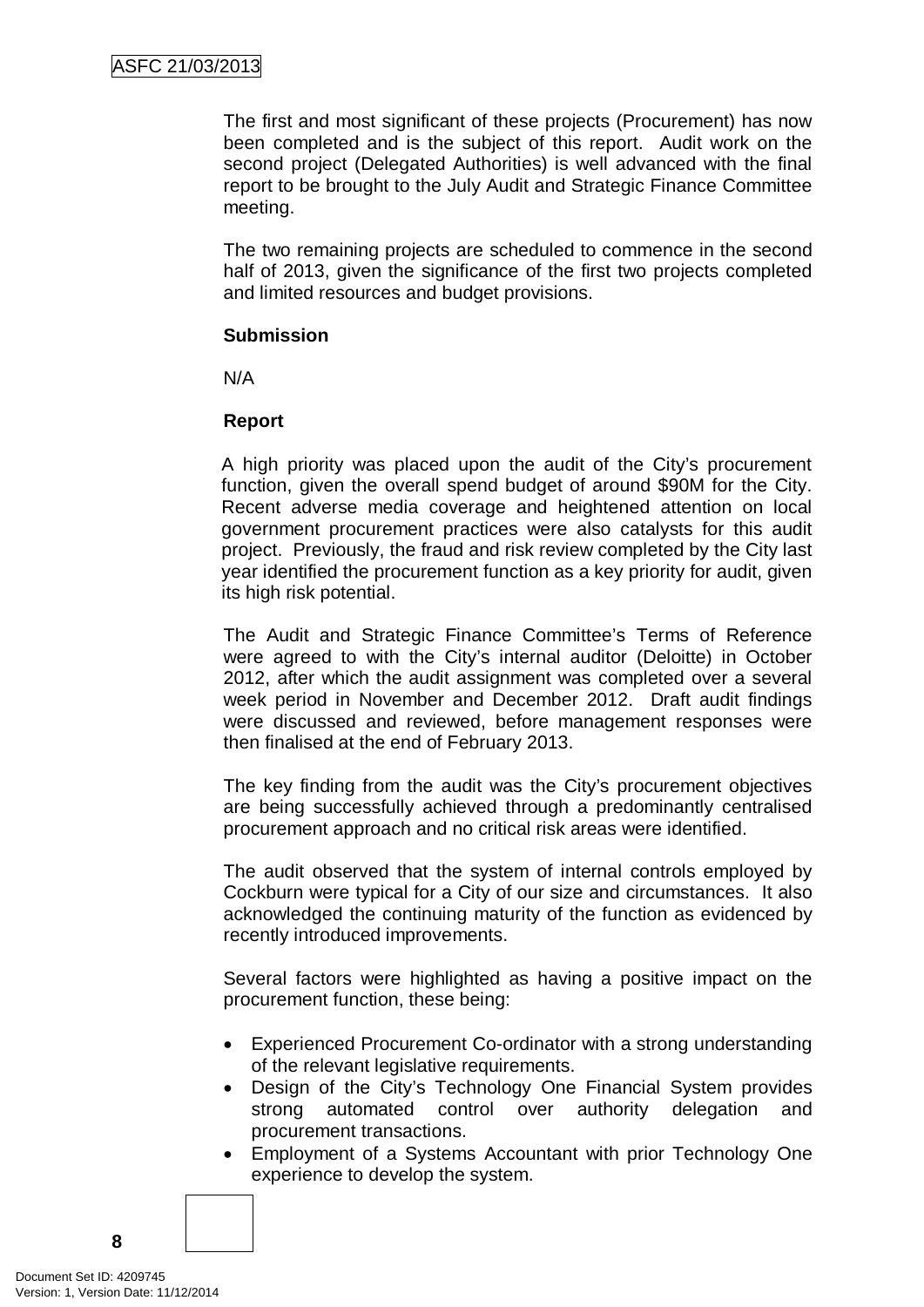• Established Procurement Policy and Procedures followed by the procurement team.

The audit did however find that the City is somewhat challenged in achieving full compliance with legislative requirements, as well as its own internal procurement policies and procedures. It also identified the lack of an organisation wide and focused procurement strategy, which could offer efficiencies and savings across the whole procurement function. Further opportunities for strengthening internal controls were also recommended by the audit.

Audit observations and opportunities for improvement were categorised under six specific areas. The following two of the six were rated at a 'High' risk level, warranting 'Important' prioritisation.

#### 1. Procurement Model

It was recommended that the City develop and implement a procurement strategy and model and restructure the Procurement Services function in order to drive the strategy. This was agreed to by Management.

#### 2. Tendering and Process Controls

In order to achieve better compliance and value for money from its procurement function, the audit recommended the segregation of tendering roles from those of general purchasing. The application of contract management disciplines through the appropriate Technology One module was also recommended. A need for further staff education on tendering requirements was also identified. These measures are broadly agreed to by management.

Audit observations for the other four areas were categorised at a 'Medium' risk level, warranting 'Moderate' prioritisation. These areas were mainly concerned with staff awareness and staff compliance with internal procedures, together with improving the internal control environment. Most audit recommendations made in regard to these areas have been agreed to by management.

Specific details on the audit recommendations made and the corresponding management responses are included in the audit report attached to the Agenda. These include action plans with identified responsible parties and target dates for achievement.

## **Strategic Plan/Policy Implications**

#### **Leading & Listening**

- A responsive, accountable and sustainable organisation.
- Manage our financial and infrastructure assets to provide a sustainable future.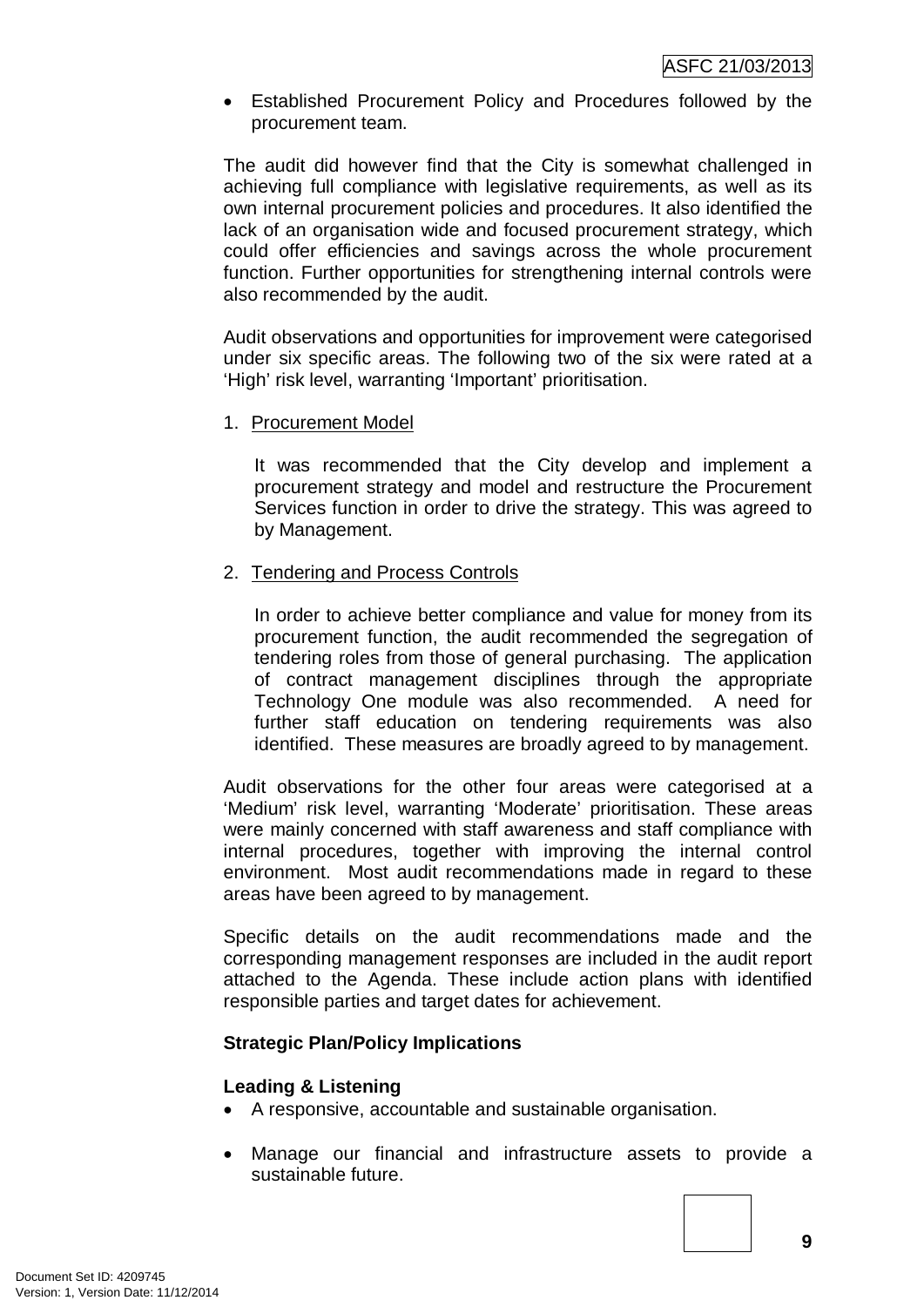- A skilled and engaged workforce.
- A culture of risk management and compliance with relevant legislation, policy and guidelines

## **Budget/Financial Implications**

The cost of this audit assignment came in at \$17,861 and is funded from the City's \$30,000 annual budget for internal audit. The balance of the budget will be used to fund the delegated authorities audit project.

## **Legal Implications**

N/A

## **Community Consultation**

N/A

## **Attachment(s)**

City of Cockburn Internal Audit Report on Procurement – March 2013.

## **Advice to Proponent(s)/Submissioners**

N/A

## **Implications of Section 3.18(3) Local Government Act, 1995**

Nil

## **10.4 (MINUTE NO 119) (ASFC 21/03/2013) - ENTERPRISE RISK MANAGEMENT - POLICY AND GUIDELINES (021/012) (M LITTLETON) (ATTACH)**

**RECOMMENDATION** That Council

- (1) endorse the Enterprise Risk Management Policy and Guidelines, as attached to the Agenda; and
- (2) refer the Enterprise Risk Management Policy and Guidelines to the next Delegated Authority, Policies and Position Statements Committee for their consideration and endorsement prior to it being adopted by Council.

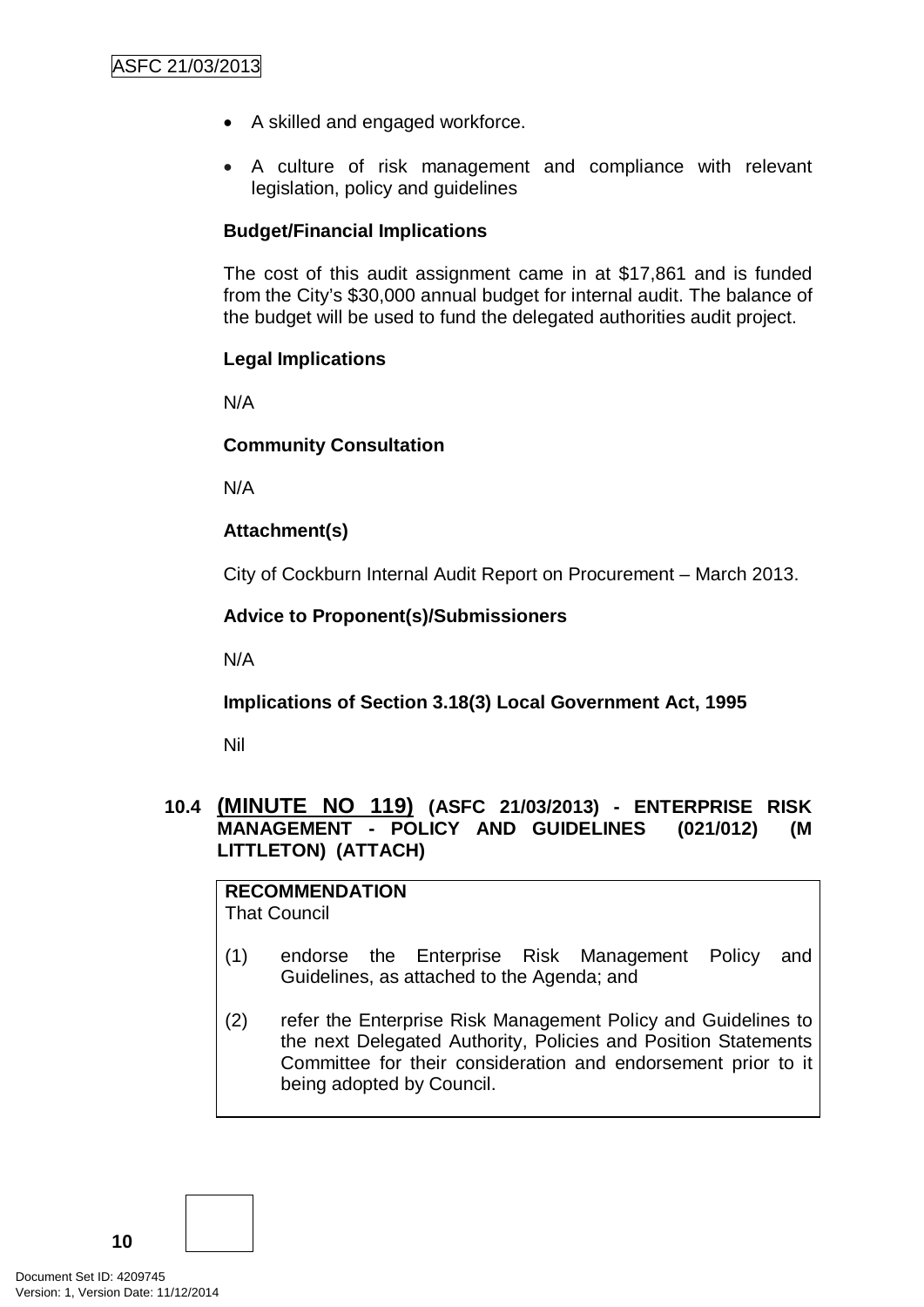## **COMMITTEE RECOMMENDATION**

MOVED Clr C Reeve-Fowkes SECONDED Mayor L Howlett that the recommendation be adopted.

## **CARRIED 5/0**

## **COUNCIL DECISION**

## **Background**

Risk is inherent in all administrative and business activities. By accepting the presence of risk in our business we also accept that we have a responsibility to better understand and manage it. Formal and systematic approaches to managing risk have evolved and are now regarded as the foundation of good business. The City acknowledges that the adoption of a strategic and formal approach to risk management will improve decision-making, enhance outcomes and lead to greater accountability.

A broad commitment to risk management has been identified in the City's Corporate Governance Charter is as follows:

*Council supports and is committed to a risk management program at a policy and strategy level through the establishment of an Audit Committee, in accordance with sec. 7.1A of the Local Government Act 1995, and the CEO and senior management ensure processes are in place for identifying and managing risk as well as responding and minimising such risks.*

## **Submission**

N/A

## **Report**

The principle objective of Risk Management is to establish a systematic approach to control risk and the subsequent impacts on the business. Considered and structured risk-taking is an essential ingredient in the successful achievement of the City's strategic objectives. To this end, this Policy and Guidelines have been developed to provide a systematic overview of the risks faced by the organisation. The process is consistent with the relevant Standards, ISO 31000 Risk Management – Principles and Guidelines and *AS/NZS 4360:2004 - Risk Management.*

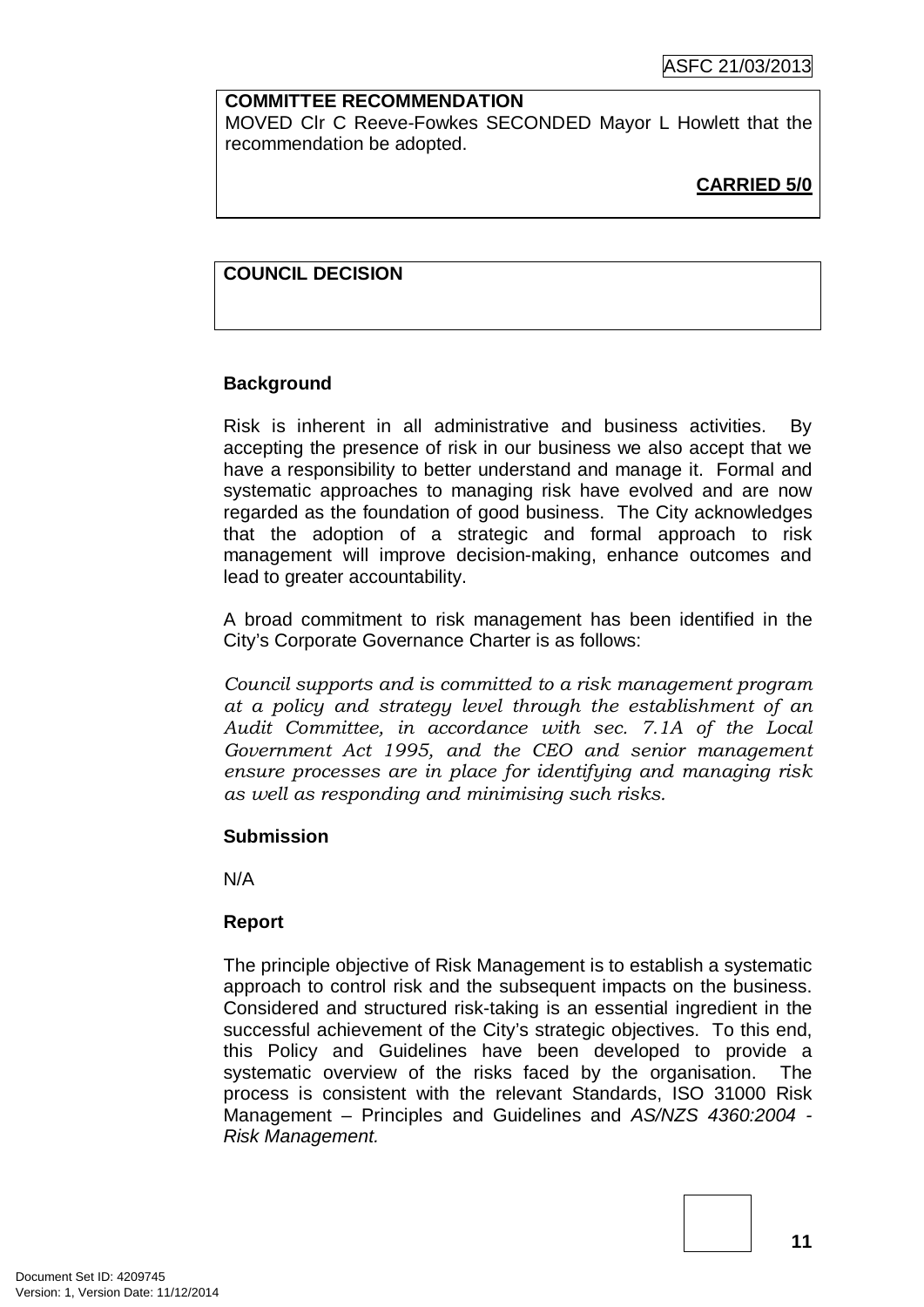Risk is an iterative process. Whilst the process outlined in these Guidelines is relatively simplistic in form, the identification of risk and implementation of control is much more complex. As the City embraces a more structured approach to risk management and mitigation, our systems and processes will mature. These Guidelines will be reviewed to capture improvement and to continue to challenge the organisation's approach to risk.

This matter was first considered by the Audit and Strategic Finance Committee in July 2011. At that meeting the draft Policy and Guidelines as well as the formation of a Risk Review Group were supported to further progress the risk agenda for the City. Since that time the Risk Review Group has meet consistently to complete the following tasks:

- Consider and finalise the Policy
- Consider and review the Guideline with specific attention given to the practicality of the risk assessment process developed (specifically the Likelihood and Consequence of risk i.e. Tables 1 and 2 and the proposed Treatment processes)
- Develop an appropriate Risk Register Template
- Validate the process through application of the Guideline and associated risk assessment tools
- Develop Risk Registers for each business unit (Engineering Division completed)
- Assist/Champion the corporate integration of risk

The process of review has been completed by the Risk Review Group and the attached Policy and Guidelines is the culmination of that corporate oversight. Whilst much of the Guidelines remains unchanged, the Risk Register Template has substantially evolved since earlier iterations. The group has commenced identification of corporate risks using this process and template and the engineering risk registers have been largely completed.

To continue the momentum, the City has supported the creation of a Risk Co-ordinator in the 2012/13 budget. This position will be integral to the implementation of the Risk Management Framework at a corporate level, and will assist business units with the identification and assessment of risk, which will ensure a regular review of identified risks and will continue to report back to the Audit and Strategic Finance Committee on the progress of risk management within the City. The position was identified for employment in the  $3<sup>rd</sup>$  quarter of the financial year. A Position Description has been created for the role and the recruitment process has commenced.

Whilst the City has continued to develop and evolve the risk management framework through the formation of the Risk Review Group, the formal adoption of the Enterprise Risk Management Policy and Guidelines attached to this report is seen as significant step towards integrating risk management into the City's business systems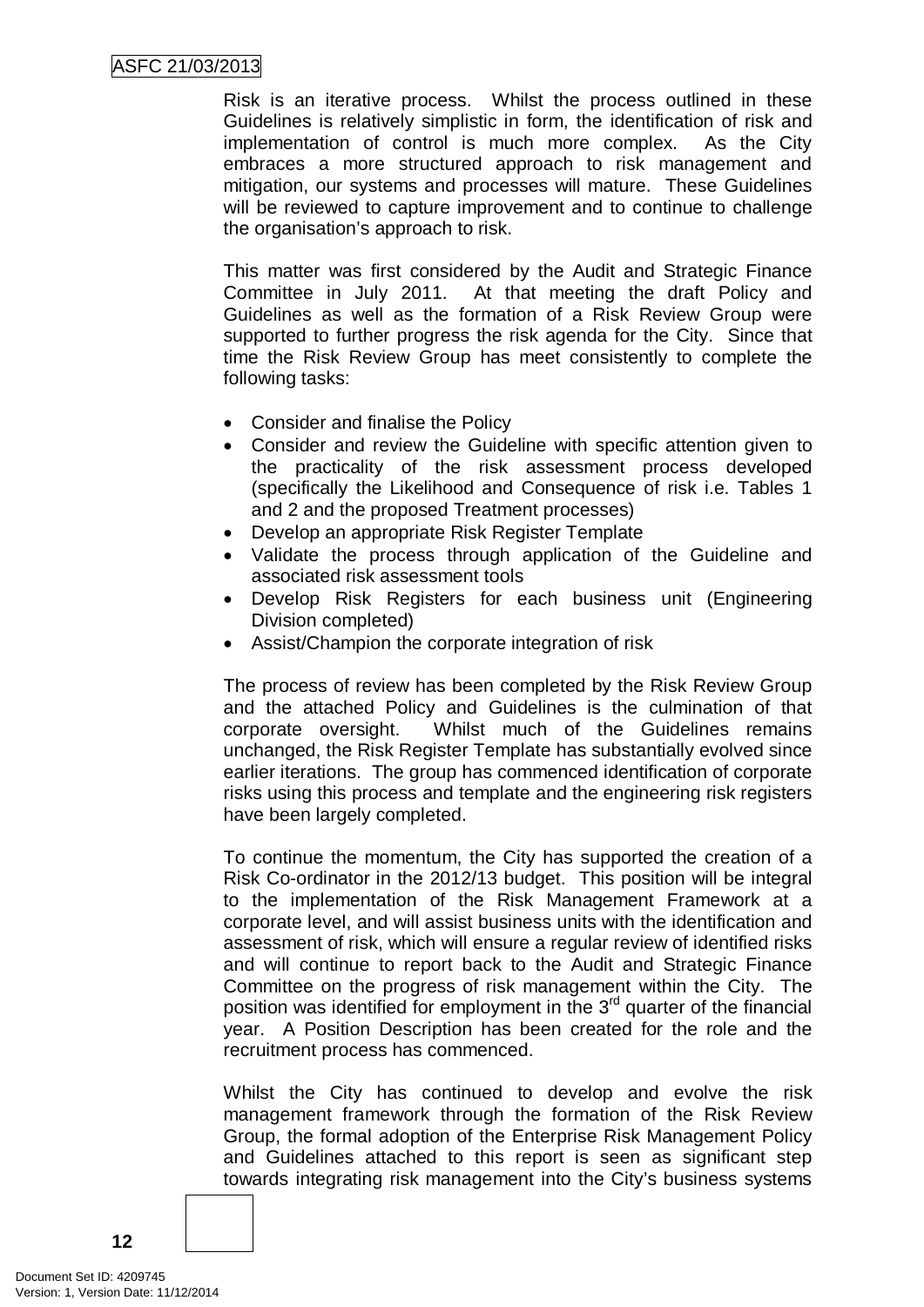and will demonstrate a clear commitment to a more structured approach to identifying and controlling risk. The Policy and Guidelines has been reviewed, are robust and are recommended for adoption.

## **Strategic Plan/Policy Implications**

#### **Leading & Listening**

- A responsive, accountable and sustainable organisation.
- Manage our financial and infrastructure assets to provide a sustainable future.
- A culture of risk management and compliance with relevant legislation, policy and guidelines

#### **Budget/Financial Implications**

The City has provided funding for the employment of Risk Co-ordinator in this current financial year's budget.

#### **Legal Implications**

Following recent amendments to reduce the Compliance Audit Return, the Local Government (Audit) Amendment Regulations 2013 will now extend the current role of local government Audit Committees to encompass a review of areas such as risk management, internal control and legislative compliance.

#### **Community Consultation**

N/A

## **Attachment(s)**

- 1. Proposed new Policy 'Enterprise Risk Management'.
- 2. Enterprise Risk Management Guidelines

#### **Advice to Proponent(s)/Submissioners**

N/A

## **Implications of Section 3.18(3) Local Government Act, 1995**

Nil.

## **11. PLANNING & DEVELOPMENT DIVISION ISSUES**

Nil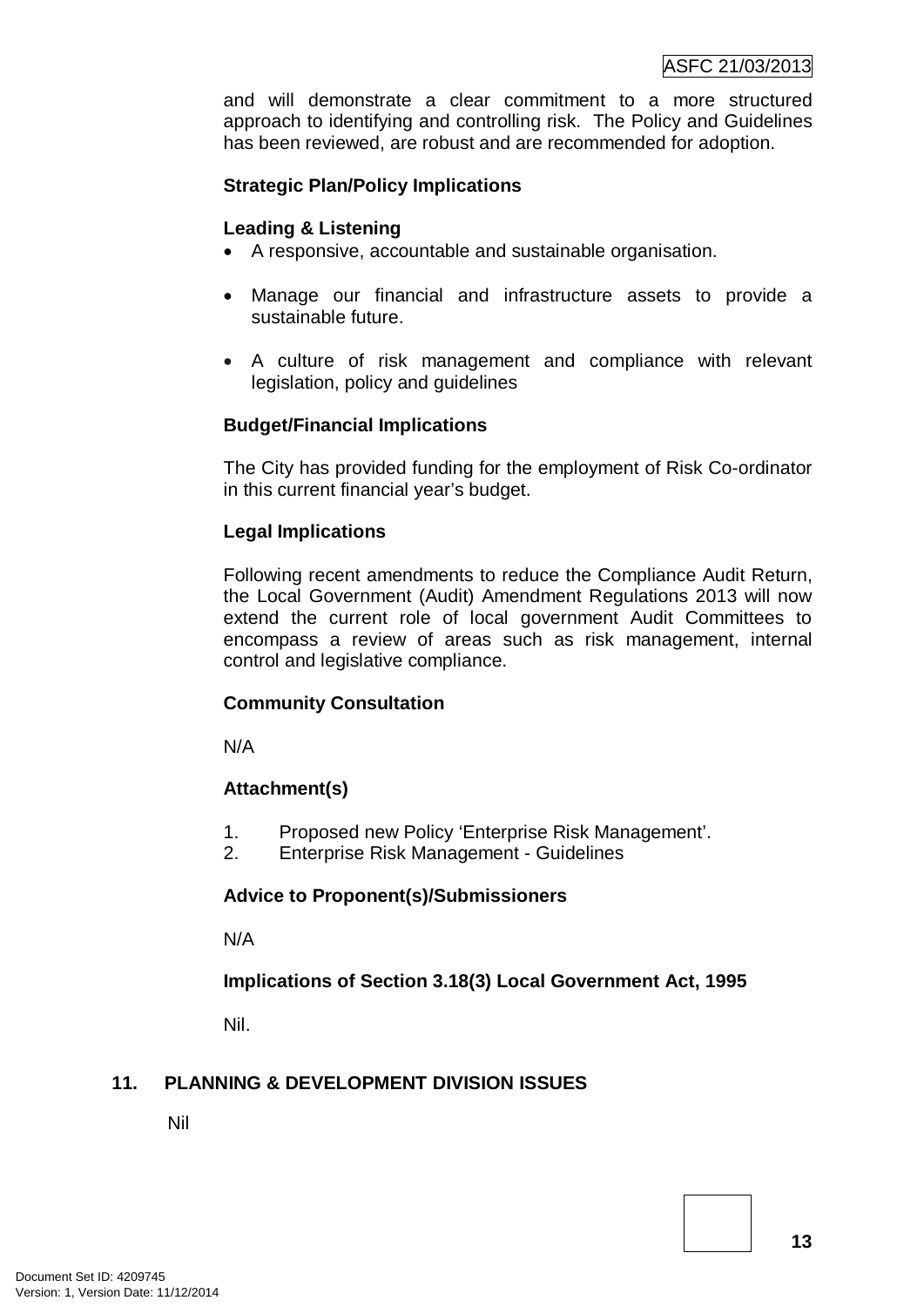ASFC 21/03/2013

## **12. FINANCE & CORPORATE SERVICES DIVISION ISSUES**

Nil

## **13. ENGINEERING & WORKS DIVISION ISSUES**

Nil

## **14. COMMUNITY SERVICES DIVISION ISSUES**

Nil

## **15. EXECUTIVE SERVICES DIVISION ISSUES**

Nil

## **16. MOTIONS OF WHICH PREVIOUS NOTICE HAS BEEN GIVEN**

Nil

## **17. NOTICES OF MOTION GIVEN AT THE MEETING FOR CONSIDERATION AT NEXT MEETING**

Nil

## **18. NEW BUSINESS OF AN URGENT NATURE INTRODUCED BY DECISION OF MEETING BY COUNCILLORS OR OFFICERS**

Nil

# **19. MATTERS TO BE NOTED FOR INVESTIGATION, WITHOUT DEBATE** Nil

## **20. CONFIDENTIAL BUSINESS**

Nil

## **21 (ASFC 21/03/2013) - CLOSURE OF MEETING**

6.31 pm.